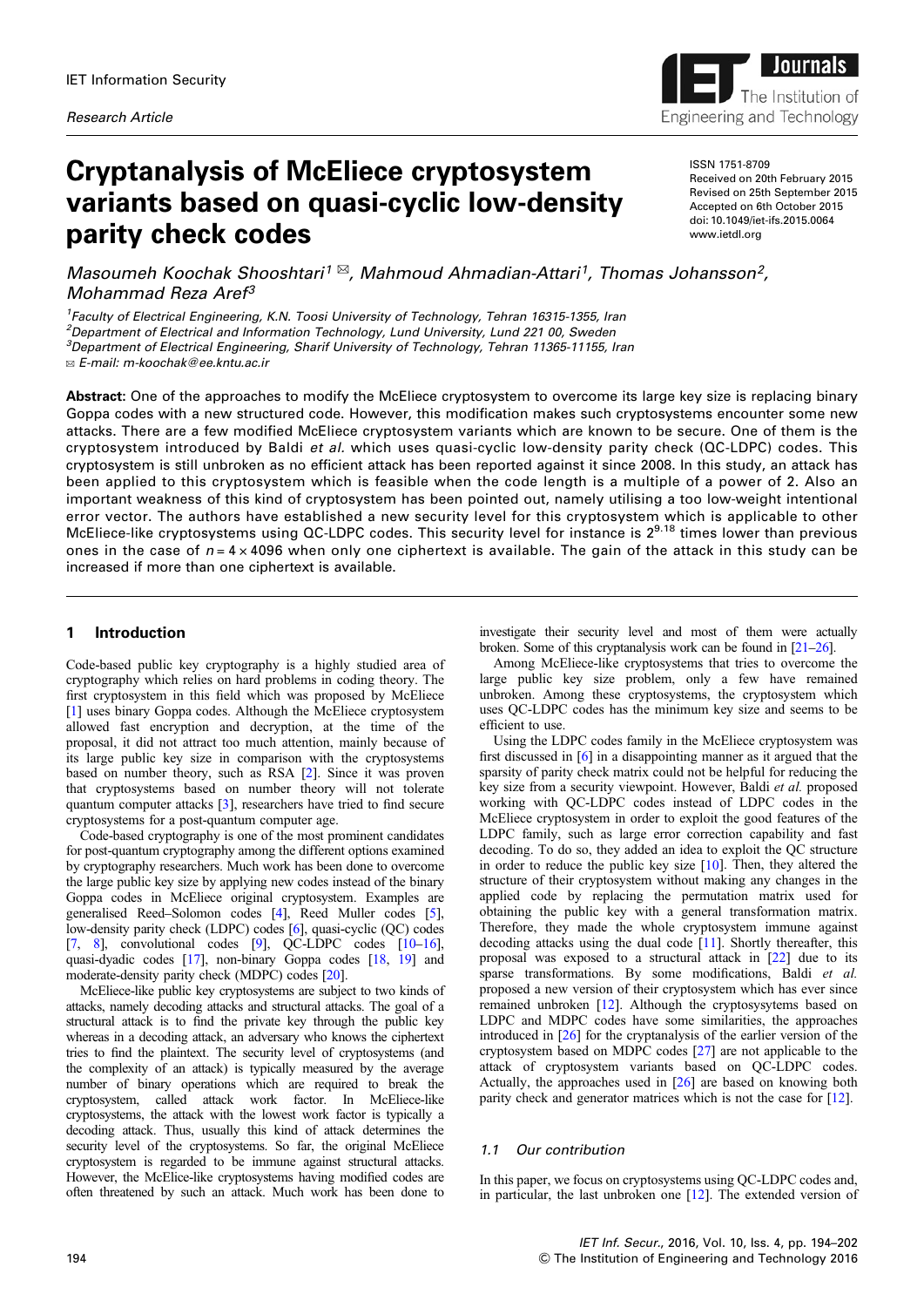[\[12](#page-7-0)] in [\[14](#page-7-0)] includes an updated security analysis. We present a decoding attack by using special squaring technique which is applicable when the code length is a multiple of a power of 2. Our attack is much more efficient than the previously known methods. Moreover, our approach can be easily applied to other cryptosystems based on irregular codes, such as cryptosystems introduced in [[16,](#page-7-0) [15](#page-7-0)]. These kinds of cryptosystems have been immune to attacks since their publication, but we demonstrate that they have some flaws in their nature. It should be noted that using a code with odd circulant block length  $(p)$  can avoid our attack, while the complexity of encryption and decryption are increased as it is impossible to apply Winograd algorithm to reduce their complexity [\[14](#page-7-0)]. This approach is similar to what has been done in [\[20](#page-7-0)].

#### 1.2 Outline

The paper is organised as follows. We recall some basic facts about coding theory and QC-LDPC codes in Section 2. Next, an overview of the public key cryptosystems based on QC-LDPC is given in Section 3. Our new attack is introduced in Section 4, and Section 5 summarises and concludes the paper.

# 2 Preliminaries

This section briefly gives adequate background on coding theory.

Definition 1: A [n, k] binary linear code C of length n and dimension k is a k-dimensional subspace of  $\mathbb{F}_2^n$ , which can be represented by two matrices; a  $k \times n$  generator matrix G, such that  $C = \{mG, m \in \mathbb{F}_2^k\}$ <br>or by a  $(n-k) \times n$  parity check matrix H such that or by a  $(n-k) \times n$  parity check matrix  $\vec{H}$ , such that  $C = \{c \in \mathbb{F}_2^n, cH^T = 0\}$ , where c is a codeword of C.

Definition 2: The Hamming weight of a binary codeword or vector  $x$ is the number of non-zero coordinates in the codeword or vector which is denoted by  $w_H(x)$ . The minimum distance, d, of a linear code C is the smallest Hamming weight of a non-zero codeword in  $C$  or the minimum Hamming distance between any two different codewords.

Definition 3: A circulant matrix M over  $\mathbb{F}_2[x]$  is a  $p \times p$  matrix obtained by cyclically right shifting of the first row as follows

$$
M = \begin{bmatrix} m_0 & m_1 & \dots & m_{p-1} \\ m_{p-1} & m_0 & \dots & m_{p-2} \\ \vdots & \vdots & \ddots & \vdots \\ m_1 & m_2 & \dots & m_0 \end{bmatrix}.
$$

A circulant matrix is completely described by only its first row. It can be equivalently described as a polynomial  $m(x) = \sum_{\substack{m=0 \ m \text{ odd}}}^{p-1} m_i x^i \in \mathbb{F}_2[x]/(x^p + 1)$  or simply as a vector  $m = [m_0, m_1]$  $m_1, \ldots, m_{p-1}$ ].

*Proposition 1:* Let  $C_p$  be the set of all  $p \times p$  circulant matrices over  $\mathbb{F}_2[x]$ . Then an isomorphism exists between the rings  $(C_p, +, \cdot)$ and  $(\mathbb{F}_2[x]/(x^p + 1), +, \cdot)$ .

Definition 4: A QC code of length  $n$  and dimension  $k$  is a linear code with its generator matrix or parity check matrix composed by  $k_0 \times n_0$ size-p circulant sub-matrices where  $k = k_0 \times p$  and  $n = n_0 \times p$ .

The main property of QC codes is that each cyclic shift of a codeword by  $p$  positions is also a codeword. Let  $\bm{B}$  be a generator matrix or a parity check matrix of a QC code which is composed by size-p circulant matrices  $B_{i,j} \in C_p$  such that

$$
B = \begin{bmatrix} B_{1,1} & \dots & B_{1,n_0} \\ \vdots & \ddots & \vdots \\ B_{k_0,1} & \dots & B_{k_0,n_0} \end{bmatrix}.
$$

It is easy to verify that this matrix preserves its QC property by matrix addition and matrix multiplication with another matrix with the QC property. Therefore, we can establish an identification between **B** and a polynomial  $k_0 \times n_0$  matrix **B**(x) with coefficients in  $\mathbb{F}_2[x]/(x^p + 1)$  by mapping each sub-matrix  $\mathbf{B}_{ij}$  onto the polynomial  $b_{i, j}(x)$  which defines it.

Definition 5: A LDPC code is a linear code which has a sparse parity check matrix. Its error correction capability depends on the sparsity of  $H$  and it allows a very low complexity decoding process.

#### 3 McEliece cryptosystem using QC-LDPC codes

Here is a very brief overview of the QC-LDPC version of McEliece as described in [[13\]](#page-7-0).

## 3.1 Public key generation

(i) Choose a *t*-error-correcting  $[n, k, d_v]$  code from the QC-LDPC family with parity check matrix  $H \in \mathbb{F}_2^{(n-k)\times n}$  in which  $n = n_0 \times p$ ,  $k = k_0 \times n$  and  $k_0 = n_0 - 1$  such that  $k = k_0 \times p$  and  $k_0 = n_0 - 1$ , such that

$$
H = \Big[ H_0 | H_1 |, \ldots, | H_{n_0-1} \Big],
$$

where each  $H_i$  is a circulant  $p \times p$  matrix with weight  $d_v$  in each row or column. Moreover,  $H_{n_0}$  – 1 must be non-singular.

(ii) Obtain the systematic generator matrix  $\mathbf{G} \in \mathbb{F}_2^{k \times n}$  of the code, which is  $\boldsymbol{G}' = [\boldsymbol{I}_{k \times k} | \boldsymbol{P}_{k \times (n-k)}],$  where

$$
\boldsymbol{P} = \begin{bmatrix} \left( \boldsymbol{H}_{n_0-1}^{-1} \boldsymbol{H}_0 \right)^{\mathrm{T}} \\ \left( \boldsymbol{H}_{n_0-1}^{-1} \boldsymbol{H}_1 \right)^{\mathrm{T}} \\ \vdots \\ \left( \boldsymbol{H}_{n_0-1}^{-1} \boldsymbol{H}_{n_0-2} \right)^{\mathrm{T}} \end{bmatrix}.
$$

(iii) Generate the public key  $G$  from  $G'$  as

$$
G=S^{-1}\cdot G'\cdot Q^{-1},
$$

where  $Q$  is a sparse  $n \times n$  non-singular matrix with row and column weight  $m > 1$  and  $S$  is a  $k \times k$  dense non-singular scrambling matrix. Both  $Q$  and  $S$  have a QC structure.

#### 3.2 Encryption

Let  $m \in \mathbb{F}_2^k$  be the plaintext. Multiply m with the public key G and add f random errors that is  $v = mG + e$  where  $w_n(e) = f \leq t/m$ add t' random errors, that is,  $y = mG + e$ , where  $w_H(e) = t' \leq t/m$ .

#### 3.3 Decryption

Let  $y \in \mathbb{F}_2^n$  be the ciphertext. Given the secret low-weight parity<br>check matrix **H** together with matrices **Q** and **S** and multiplying v check matrix  $H$  together with matrices  $Q$  and  $S$ , and multiplying  $y$  by  $Q$  from right, then a low complexity decoding procedure is by Q from right, then a low complexity decoding procedure is used to obtain  $mS^{-1}$ . At last, multiply S from right to find the plaintext m More details can be found in [13] plaintext  $m$ . More details can be found in [\[13](#page-7-0)].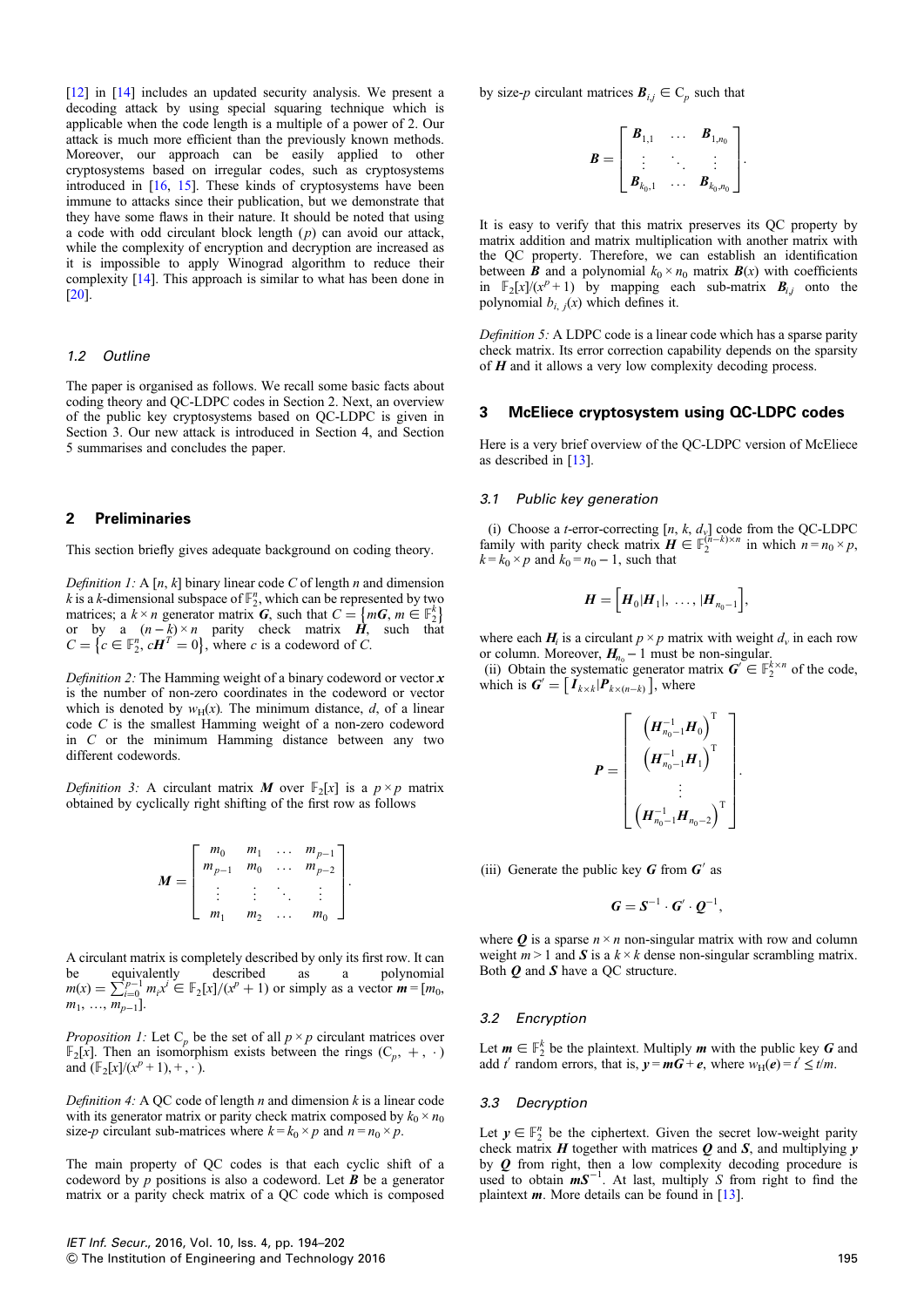## 4 Presenting a new attack

In what follows, our decoding attack on the scheme from Section 3 is described, where we intend to obtain the error vector  $e$  from an observed ciphertext y. In our new approach, we will use a form of information set decoding (ISD) algorithm, but only after applying a special squaring technique that will be explained later.

One standard way of finding  $e$  in a received codeword (or ciphertext) is searching for the minimum weight codewords in the given code extended by the received codeword, that is, the code described by the generator matrix  $\begin{bmatrix} G \\ v \end{bmatrix}$ . Such an approach, then, uses an ISD algorithm to search for the minimum weight codeword which is equivalent to finding  $e$ . The complexity of this

attack can be determined through the complexity of the Stern algorithm [[28\]](#page-8-0) or its improved versions [[29](#page-8-0)–[32](#page-8-0)]. In QC-LDPC code-based cryptosystems, each block-wise cyclically shifted version of the ciphertext  $y$  is still a valid ciphertext. This QC structure can help us to speed up the attack procedure by a factor  $1/\sqrt{M}$ , where M is the number of possible

shifted versions of each received codeword [[33,](#page-8-0) [20\]](#page-7-0). The main idea that needs to be described in our new attack is a special squaring technique which is combined with a reconstructing step for 'partial' polynomials. In the squaring technique, as introduced in [\[26](#page-8-0)], we have decreased both the dimension and the weight of each of the polynomials simultaneously. Squaring each term of an arbitrary polynomial in  $\mathbb{F}_2[x]/(x^p + 1)$ , p even, leads to a polynomial having terms of only even degrees. In general, squaring d times, the degree of each term will be a multiple of  $2^d$ . If so, we can omit all positions that are not a multiple of  $2<sup>d</sup>$ . In this case, the dimension is decreased by a factor of  $2<sup>d</sup>$ . In addition, some collisions between non-zero elements can occur and, thus, the weight of the squared polynomial can be decreased after squaring. In the reconstruction procedure, we aim to reconstruct the original polynomial from its squared versions. The complexity of this technique depends on both its dimension and the number of times squaring is applied to the polynomial.

In our attack, we apply the squaring technique to the ciphertext (received word)  $y$  and we hope to find the squared low-weight codeword in a lower dimension faster. Then, we will be able to find the original low-weight codeword from the squared low-weight codewords in the reconstruction procedure.

#### 4.1 Squaring step

An operation referred to as a special squaring is defined for both QC non-square matrices and long vectors over  $\mathbb{F}_2[x]/(x^p + 1)$ , p even. It should be noted that long polynomials must be divided into length p parts before squaring. For notational convenience, let  $e(x)$ ,  $y(x)$ and  $g(x)$  represent  $e, y$  and  $G$ , respectively.

#### 4.1.1 Vector squaring

Let *e* be a binary vector with a length of  $n = n_0p$ . The squaring procedure over  $\mathbb{F}_2[x]/(x^p + 1)$  divides *e* into  $n_0$  size-*p* vectors. By considering Proposition 1, we have

$$
e = \begin{bmatrix} e_1 & e_2 & \dots & e_{n_0} \end{bmatrix}
$$

$$
\Phi
$$

$$
e(x) = \begin{bmatrix} e_1(x) & e_2(x) & \dots & e_{n_0}(x) \end{bmatrix}.
$$

Then, each part is squared separately as follows

$$
e^{2}(x) = \left[e_{1}^{2}(x) \mod (x^{p} + 1) \ e_{2}^{2}(x) \mod (x^{p} + 1) \ \ldots \ e_{n_{0}}^{2}(x) \mod (x^{p} + 1)\right].
$$

To complete the special squaring, all of the indices that are not a multiple of 2 in each  $e_i^2(x) \mod (x^p + 1)$  part should be omitted so that the dimension of each part and, thus, that of the whole vector,

is decreased by a factor of 2. This can be considered as a variable substitution where  $x^2$  is replaced by a new variable x. After that, it can be transformed into a vectorial form and this reduced form of  $e^2(x)$  is called  $e^2_{\text{SP}}$ ,

$$
e_{\rm SP}^2 = \left[ e_{1,\rm SP}^2 \t e_{2,\rm SP}^2 \t ... \t e_{n_0,\rm SP}^2 \right]
$$

4.1.2 Matrix squaring: Let  $G \in \mathbb{F}_2^{k \times n}[x]$  be a QC matrix containing  $k_0 \times n_0$ ,  $p \times p$  circulant sub-matrices of the form

$$
G = \begin{bmatrix} G_{1,1} & \dots & G_{1,n_0} \\ \vdots & \ddots & \vdots \\ G_{k_0,1} & \dots & G_{k_0,n_0} \end{bmatrix}.
$$

Considering Proposition 1, we can show  $G$  in the polynomial matrix form as

$$
\boldsymbol{G}(x) = \begin{bmatrix} g_{1,1}(x) & \dots & g_{1,n_0}(x) \\ \vdots & \ddots & \vdots \\ g_{k_0,1}(x) & \dots & g_{k_0,n_0}(x) \end{bmatrix}.
$$

Then, the matrix squaring of  $G(x)$  is defined as

$$
G^{2}(x) = \begin{bmatrix} g_{1,1}^{2}(x) \mod (x^{p} + 1) & \dots & g_{1,n_{0}}^{2}(x) \mod (x^{p} + 1) \\ \vdots & \ddots & \vdots \\ g_{k_{0},1}^{2}(x) \mod (x^{p} + 1) & \dots & g_{k_{0},n_{0}}^{2}(x) \mod (x^{p} + 1) \end{bmatrix}.
$$

As for vectors, all of the positions that are not a multiple of 2 in each polynomial  $g_{i,j}^2(x)$  mod  $(x^p + 1)$  part should be omitted so the dimension of each part and, thus, that of the whole matrix is decreased by a factor of 2. After that, it can be transformed to QC form; this reduced form of  $G^2$  is called  $G_{SP}^2$ .<br>With this definition we can square all OC

With this definition, we can square all QC matrices including the non-square ones for p even.

Applying squaring  $q$  times and omitting positions which are not a multiple of  $2<sup>q</sup>$  result in a decrease in the dimension of polynomials by the factor of  $2^q$  and we can obtain  $e_{\text{SP}}^2$  with a length of  $n/2^q$ <br>and  $G_{\text{SP}}^2 \in \mathbb{R}^{k/2^q \times n/2^q}$ [x]. Moreover, the nolynomial weight is and  $G_{\rm SP}^{2q} \in \mathbb{F}_2^{k/2q \times n/2q}$ [x]. Moreover, the polynomial weight is reduced only when  $2^q p$  because more squaring actually has no effect on weight and dimension. For the sake of simplicity, we have omitted SP in the notation, so  $e^{2^q}$  and  $G^{2^q}$  denote  $e_{\text{SP}}^{2^q}$  and  $G^{2^q}$  for  $a \in N$  in what follows and  $G_{\text{SP}}^{2^q}$  for  $q \in N$  in what follows.

#### 4.2 Searching for low-weight codewords

ISD algorithms are a kind of decoding algorithm which can be used to search for low-weight codewords in random linear codes. In case of ISD algorithm, it is noteworthy that an early efficient algorithm is Stern's algorithm [[28\]](#page-8-0). Some improved versions of Stern algorithm have been proposed in [[29,](#page-8-0) [31,](#page-8-0) [32\]](#page-8-0), but for better comparison with [[14\]](#page-7-0), similarly [\[29](#page-8-0)] has been considered in our attack. To find a single codeword of weight  $w$  in a code of length  $n$  and dimension k, the complexity which is denoted as  $WF(n, k, w)$ , is calculated as  $WF(n, k, w) = N/P_w$ , where the number of binary operations for each iteration is

$$
N = \frac{1}{2}(n-k)^2(n+k) + \left(0.5k - g + 1 + 2\binom{k/2}{g}\right)l
$$

$$
+ \frac{(w - 2g + 1)g\binom{k/2}{g}^2}{2^{l-2}}
$$

IET Inf. Secur., 2016, Vol. 10, Iss. 4, pp. 194–202 196 & The Institution of Engineering and Technology 2016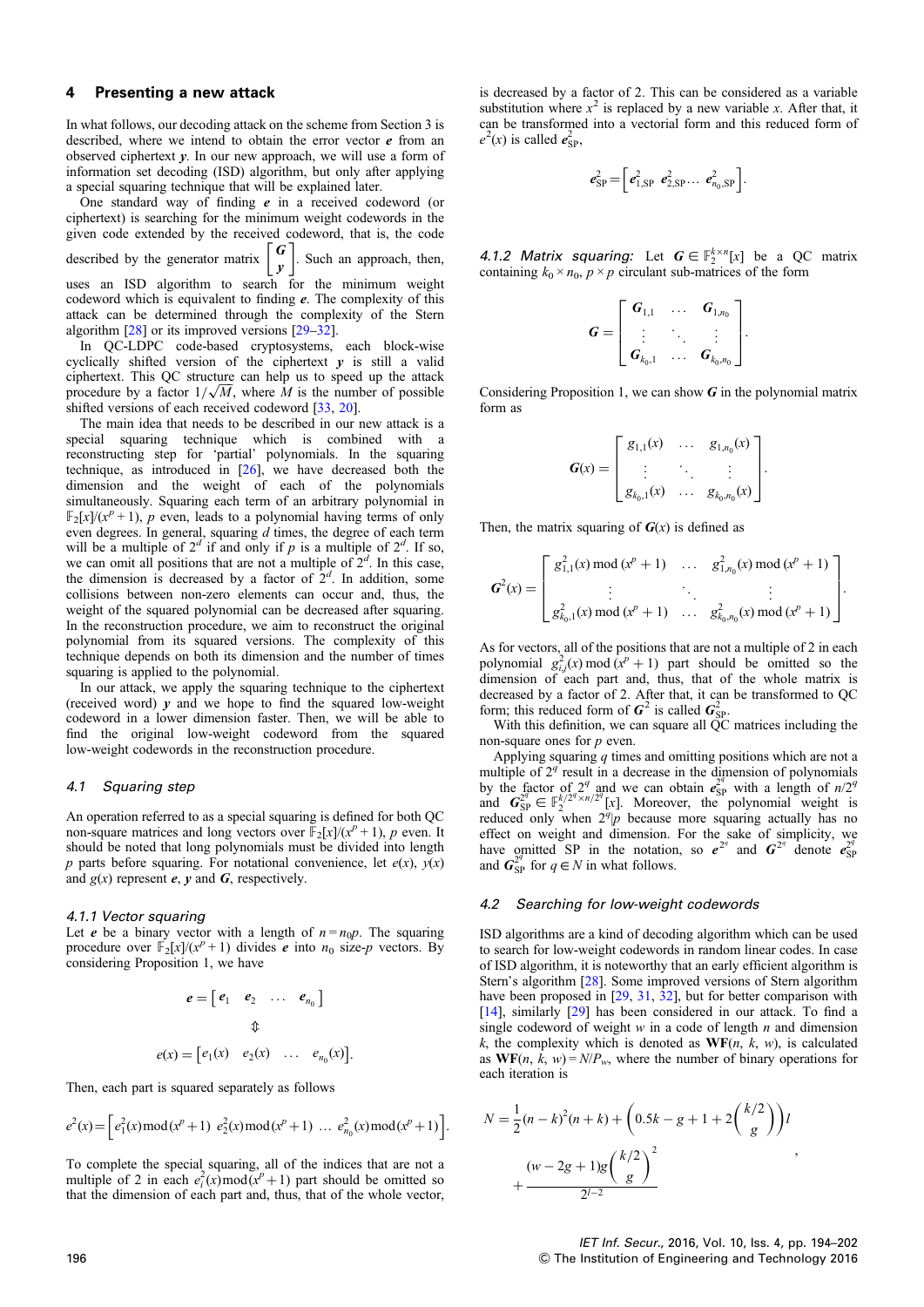and the probability of finding a single codeword of weight  $w$  is

$$
P_w = \frac{{\binom{k/2}{g}}^2 {\binom{n-k-l}{w-2g}}}{{\binom{n}{w}}}.
$$

Here, *l* and *g* are two parameters whose size is determined in such a way that WF is minimised.

As the code here has QC structure and each cyclic shift of size  $p$  in a codeword is also a valid codeword, the number of possible shifts which is equal to  $n - k$  is considered in calculating the whole complexity. This feature can reduce the complexity by a factor of  $\sqrt{n-k}$  [[33,](#page-8-0) [20\]](#page-7-0). Thus, the ISD complexity can be calculated as WF<sup>QC</sup>(n, k, w) =  $N/\sqrt{n-k}P_w$ . Note that as this algorithm is used after the special squaring step is taken, this algorithm is applied to  $n/2<sup>q</sup>$  and  $k/2<sup>q</sup>$  parameters.

#### 4.3 Reconstructing the polynomials

In each iteration of the squaring procedure, non-zero elements can collide and become zero elements. This procedure causes loss of information and that information must be reconstructed. In this section, we will show how the reconstruction procedure is performed. Let  $e^2(x)$  of Hamming weight w' be the squared polynomial of  $e(x)$  of Hamming weight w. If no collisions have occurred in the squaring procedure, then  $w = w'$ . However, for each collision, the weight reduction is equal to 2, therefore, for  $\alpha$ collisions the weight reduction is  $w - w' = 2\alpha$ .

After the special squaring of  $e(x)$ , there will be some one-positions and zero-positions in  $e^2(x)$ . In  $e^2(x)$ , if the coefficient of  $x^i$  is 1, it is called one-position; otherwise, that index is referred to as a zero-position. For each  $x^i$  over  $\mathbb{F}_2[x]/(x^p + 1)$  (including one and zero-positions) in  $e^2(x)$ , there are two monomials  $x^{i/2}$ ,  $x^{(i+p)/2}$  in e (x) which can lead to  $x^i$  in  $e^2(x)$ . If there is a one-position in  $e^2(x)$ , it means that one of the two monomials,  $x^{i/2}$ ,  $x^{(i+p)/2}$ , exists in  $e(x)$ . If we have a zero-position in that index, it means that either both of them or none of them may exist in  $e(x)$ .

To obtain  $e(x)$  from  $e^2(x)$ , we should focus on one and zero-positions in  $e^2(x)$ . The solutions to an arbitrary polynomial e (x) when  $e^2(x)$  is known can be illustrated as in Fig. [1](#page-4-0).

In this example, exactly one of  $x^{i_1/2}$ ,  $x^{(i_1+p)/2}$  must exist in  $e(x)$  and either none (most likely for sparse polynomials) or both  $x^{j_1/2}$ ,  $x^{(j_1+p)/2}$ must exist in  $e(x)$ .

In case no collisions have occurred in the squaring procedure, then, recovering  $e(x)$  is easy as it is sufficient to select between two sets of incidences:  $x^{i_1}/2$  and  $x^{(i_1}+p)/2$ , which is done by solving a system of linear equations that will be explained later. However, in case of the occurrence of any collisions, first, the location of collisions should be recovered. One approach is checking all collisions in each step of the reconstruction and solving the system of linear equations for each of the steps. This easy approach is useful when we have a few collisions. The second approach is recovering the collisions by means of ISD algorithm. Since  $e^{2}(x)$  of weight  $w' = w - 2\alpha$  has been recovered, the one-positions show the location of a set of  $2w'$  positions which contains, at least,  $w'$  elements of  $w$ , which is the Hamming weight of  $e(x)$ . To recover the location of collisions, the extended code (by the received codeword) can be punctured in those positions and the problem is just finding a low-weight codeword of weight  $2\alpha$  in a code of length  $n - 2w'$  while the dimension remains unchanged, which is equivalent to finding the locations of collisions. When we have several collisions, the second approach is more efficient.

Let us assume that we have a known vector  $e^2$  and we want to find e such that  $eH^{T} = s$ . As we work in  $\mathbb{F}_2[x]/(x^p + 1)$ , we have

$$
\begin{bmatrix} e_1 & e_2 & \dots & e_{n_0} \end{bmatrix} \begin{bmatrix} H_1 & H_2 & \dots & H_{n_0} \end{bmatrix}^T = s,
$$

or equivalently

$$
e_1H_1^T + e_2H_2^T + \cdots + e_{n_0}H_{n_0}^T = s.
$$

Due to even dimensions of  $e$  and also  $e_i$  ( $p$  is even), we can write it as  $\begin{bmatrix} x_i & x_i + a_i \end{bmatrix}$  where  $x_i$  and  $a_i$  are binary vectors of size  $p/2$ :  $x_i = [x_{i1}, x_{i2}, \ldots, x_{ip/2}]$  and  $a_i = [a_{i1}, a_{i2}, \ldots, a_{ip/2}]$ .  $x_i$ s are unknown but  $a_i$ s are known vectors which can be recovered from  $e^2$ ,  $a_i$  $\begin{bmatrix} x_i & x_i + a_i \end{bmatrix}$  where  $x_i$  and  $a_i$  are binary vectors of size  $p/2$ :  $x_i = [x_{i1},$ known vectors which can be recovered from  $e_i^2$ ,  $a_i$  is non-zero in the nositions whose corresponding polynomial term is in the positions whose corresponding polynomial term is in the one-position of  $e_i^2(x)$  and zero in the remaining positions. Moreover, *s* is divided into two vectors of size  $p/2$  :  $s_1$  and  $s_2$ .<br>Since each sub-block of  $\mathbf{H}^T$  has a circulant structure of size  $p \times p$ ,<br>it is nossible to show each circulant  $\mathbf{H}^T$  as it is possible to show each circulant  $H_i^T$  as

$$
\boldsymbol{H}_{i}^{\mathrm{T}}=\left[\begin{matrix}\boldsymbol{E}_{1,i} & \boldsymbol{E}_{2,i}\\ \boldsymbol{E}_{2,i} & \boldsymbol{E}_{1,i}\end{matrix}\right],
$$

where each  $E_{i,i}$ ,  $1 \leq j \leq 2$ ,  $1 \leq i \leq n_0$  is a binary matrix of size  $p/2 \times$  $p/2$ , we have

$$
\sum_{i=1}^{n_0} e_i \mathbf{H}_i^{\mathrm{T}} = \sum_{i=1}^{n_0} \left[ \mathbf{x}_i \quad \mathbf{x}_i + \mathbf{a}_i \right] \left[ \begin{array}{cc} \mathbf{E}_{1,i} & \mathbf{E}_{2,i} \\ \mathbf{E}_{2,i} & \mathbf{E}_{1,i} \end{array} \right] = \left[ \begin{array}{c} s_1 \\ s_2 \end{array} \right] = s. \tag{1}
$$

We can use half of the equations in (1) as follows

$$
\sum_{i=1}^{n_0} x_i (E_{1,i} + E_{2,i}) = s_1 + \sum_{i=1}^{n_0} a_i E_{2,i}.
$$

First, let us assume that no collisions have occurred. Let  $\mathcal{I}_i$  be a set of all one-position's locations in  $e_i^2$  and  $\phi_{\mathcal{I}_i(x)}$  contain the rows of x with indices in  $\mathcal{I}_i(x)$  can be vector or matrix). Then we have a system of indices in  $\mathcal{I}_i$  (x can be vector or matrix). Then, we have a system of linear equations as follows linear equations as follows

$$
\begin{bmatrix}\n\phi_{\mathcal{I}_1}(\mathbf{x}_1^{\mathrm{T}}) \\
\phi_{\mathcal{I}_2}(\mathbf{x}_2^{\mathrm{T}}) \\
\vdots \\
\phi_{\mathcal{I}_{n_0}}(\mathbf{x}_{n_0}^{\mathrm{T}})\n\end{bmatrix}^{\mathrm{T}}\n\begin{bmatrix}\n\phi_{\mathcal{I}_1}(E_{1,1} + E_{2,1}) \\
\phi_{\mathcal{I}_2}(E_{1,2} + E_{2,2}) \\
\vdots \\
\phi_{\mathcal{I}_{n_0}}(E_{1,n_0} + E_{2,n_0})\n\end{bmatrix} = s_1 + \sum_{i=1}^{n_0} a_i E_{2,i},
$$
\n(2)

where  $s_1$ ,  $a_i$ s and  $E_i$ , is are known and constant. By solving (2), we can find  $x_i$ ,  $1 \leq i \leq n_0$ .

In the average case, we expect to have a few collisions. Whenever a collision has occurred, it means that two non-zero elements have collided leading to a zero element. In each step of reconstruction, by using ISD algorithm to find a low-weight codeword of weight  $2\alpha$  in the punctured extended code, that is,  $[n-2(w-2\alpha), k]$ , we are able to find the binary collision vector  $\mathbf{u} = [\mathbf{u}_1, \mathbf{u}_2, \dots, \mathbf{u}_{n_0}]$  of<br>size *n* that contains 2*a* ones if *a* collisions have hanneed in size *n* that contains  $2\alpha$  ones, if  $\alpha$  collisions have happened in squaring *e*. After finding *u*, we can extract each sub-vector  $u_i = [v_i, v_j]$  which is symmetric over  $\mathbb{F}_2[x]/(x^p + 1)$ . We should consider  $u_i$  $\nu_i$ ] which is symmetric over  $\mathbb{F}_2[x]/(x^p + 1)$ . We should consider  $\mu$ <br>in addition to each e in (1). Then we can consider the indices of in addition to each  $e_i$  in (1). Then, we can consider the indices of non-zero positions of  $\mu$  and move their combinations of non-zero positions of  $u_i$  and move their combinations of corresponding rows in  $H<sup>T</sup>$  for each e that is  $uH<sup>T</sup>$  to the right corresponding rows in  $H_i^T$  for each  $e_i$ , that is,  $u_i H_i^T$ , to the right<br>hand side. In this case, the number of unknowns remains constant hand side. In this case, the number of unknowns remains constant if we consider each of the collision variable assignments as fixed. As we are interested in solving half of the equations, we can solve

$$
\begin{bmatrix}\n\phi_{\mathcal{I}_1}(\mathbf{x}_1^{\mathrm{T}}) \\
\phi_{\mathcal{I}_2}(\mathbf{x}_2^{\mathrm{T}})\n\end{bmatrix}^{\mathrm{T}}\n\begin{bmatrix}\n\phi_{\mathcal{I}_1}(E_{1,1} + E_{2,1}) \\
\phi_{\mathcal{I}_2}(E_{1,2} + E_{2,2}) \\
\vdots \\
\phi_{\mathcal{I}_{n_0}}(\mathbf{x}_{n_0}^{\mathrm{T}})\n\end{bmatrix}
$$
\n
$$
= \mathbf{s}_1 + \sum_{i=1}^{n_0} \mathbf{a}_i E_{2,i} + \sum_{i=1}^{n_0} \mathbf{v}_i(E_{1,i} + E_{2,i}),
$$
\n(3)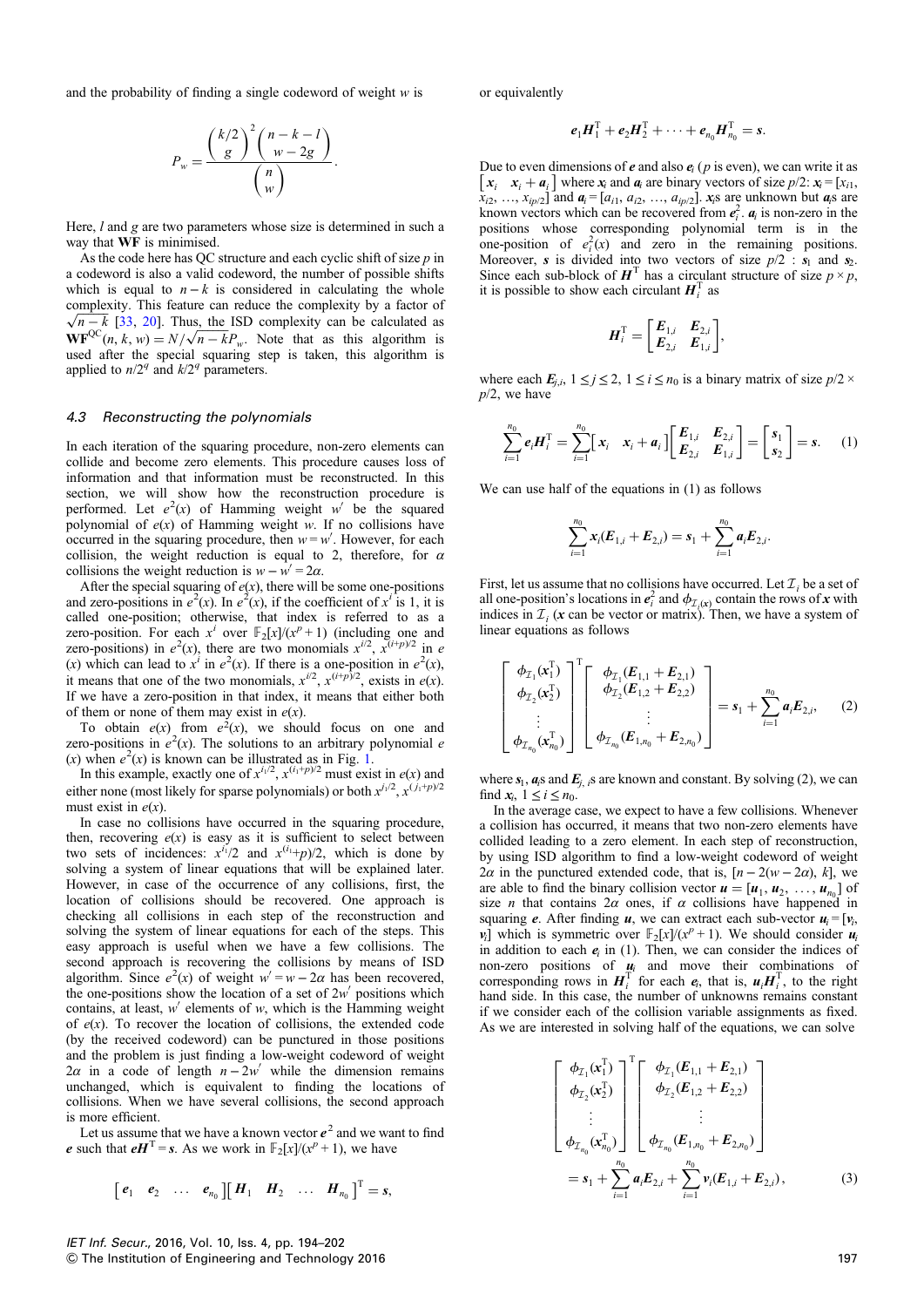$$
e^{2}(x) = 1 \times x^{i_{1}} + \cdots + 0 \times x^{j_{1}} + \cdots
$$
  
\n
$$
e(x) = \{x^{i_{1}/2}, x^{(i_{1}+p)/2}\} + \cdots + \{x^{j_{1}/2}+x^{(j_{1}+p)/2}\} + \cdots
$$

## <span id="page-4-0"></span>Fig. 1 Reconstruction of  $e(x)$  from  $e^2(x)$

in case of the occurrence of collision and find  $x_i$ ,  $1 \le i \le n_0$ . Since the dimension of this linear equation system is equal to  $w_H(e^x)$  $) \times$  $(n-k)/2<sup>q</sup>$ , it is over-defined and solving it can yield a single solution (of course, if it does have any solution).

## 4.4 Complexity of reconstruction

The complexity of reconstruction procedure in each step (constructing  $e^{2^{q-1}}$  from  $e^{2^q}$ ) is formulated as follows

$$
C_{\text{Recons}} \simeq \sum_{\alpha} \mathbf{W} \mathbf{F}(n/2^{q-1} - 2w_{\text{H}}(e^{2^q}), k/2^{q-1}, 2\alpha)
$$

$$
+ ((n-k)/2^q)^3 + \alpha \times (n-k)/2^q,
$$

where  $WF(n/2^{q-1} - 2w_H(e^{2^q}), k/2^{q-1}, 2\alpha)$  is the cost of searching<br>for the collision vector of weight  $2\alpha$  when  $\alpha$  collisions have for the collision vector of weight  $2\alpha$  when  $\alpha$  collisions have occurred in the qth step of squaring.  $((n-k)/2^q)^3$  is the cost of Gaussian elimination to solve the linear equations and  $\alpha \times (n-k)/2^q$ is the cost of considering collisions.

<sup>C</sup>Recons is calculated according to the second approach which was explained in Section 4.3. In fact in this approach, after finding the collision vector, it is needed to solve the system of linear equations (3) only once. However, by following the first approach, the number of collision vector patterns,  $N_q(\alpha) = \begin{pmatrix} n_0(n-k)/2^q \\ \alpha \end{pmatrix}$ , should be enumerated and the system of linear equations for each one should be solved. In case we have several collisions, this easy

approach is not efficient. It is possible to find the collision vector totally in one step. Since  $e^{2^q}(x)$  of weight w – 2 $\alpha$  has been recovered, its one-positions show

the location of a set of  $2^q(w-2\alpha)$  positions which contains, at least,  $w - 2\alpha$  elements of w in e. To recover the locations of collisions, the extended code (by the received codeword) can be punctured in those positions and the problem is just finding a low-weight codeword of weight  $2\alpha$  in a code with parameters  $[n-2^q(w-2\alpha), k]$ . Thus, the complexity of ISD is  $WF(n-2^q(w-2\alpha), k, 2\alpha)$ . After finding the whole collision vector, the number of collisions that have occurred in each step should be determined so that the system of linear equations (3) in each step can be solved.

To handle the complexity of reconstruction, we prefer to find the collision vector by applying ISD algorithm in each step and doing the reconstruction step-by-step.

Now, we can summarise the new attack in the next subsection.

#### 4.5 Attack procedure

(i) Square the public key  $G$  and the received ciphertext  $y$  for  $q$ times with the special squaring technique that has been explained in Section 4.1.

ii) Apply the ISD algorithm to the matrix  $\left[\int_{x^2}^{2^q}$ ʻ  $\left[\begin{array}{c} \mathbf{G}^{2q} \\ \mathbf{G}^{2q} \end{array}\right]$  and find the minimum weight codeword which will be  $e^{2^q}$ .<br>(iii) Calculate **H** from **G** in systematic form a

(iii) Calculate  $H$  from  $G$  in systematic form and the syndrome  $s =$  $\vec{y} \cdot \vec{H}^{\text{T}}$ .<br>(iv) F

(iv) Find the expected weight of  $e^{2^q}$  for different q and its probability of occurrence as the weight of  $e^{-w} = f$  is known

probability of occurrence as the weight of  $e, w = t'$  is known.<br>
(v) Use  $e^{2^q} \cdot H^{2^q} = s^{2^q}$  for reconstructing e by iterating the<br>
reconstruction procedure explained in Section 4.3; that is find  $e^{2^{q-1}}$ reconstruction procedure explained in Section 4.3; that is, find  $e^{2^q}$ from the given  $e^{2t}$ , for the expected weights while assuming  $\alpha$  collisions in each step. collisions in each step.

*Example 1:* Let  $h_0(x) = 1 + x^2 + x^3$  and  $h_1(x) = x + x^2 + x^7$  in  $\mathbb{F}_2[x]/(x^8)$  $+ 1$ ) be the polynomial generators of  $H = [H_0|H_1]$  which corresponds to  $G = [I_8]P]$ , with  $p(x) = x^7$ , as public key. Also, let us assume that  $y = mG + e = [10000111 \ 100111011]$  is the cinhertext and we want  $y = mG + e = [10000111, 10011101]$  is the ciphertext and we want to find  $e$  of weight  $w = 3$  by our attack, assuming no collision has occurred.

First, by squaring  $G$  and  $y$ , we have

$$
\boldsymbol{G}_{\text{SP}}^2 = \begin{bmatrix} I_4 & \begin{bmatrix} 0 & 0 & 0 & 1 \\ 1 & 0 & 0 & 0 \\ 0 & 1 & 0 & 0 \\ 0 & 0 & 1 & 0 \end{bmatrix}, \quad \boldsymbol{y}_{\text{SP}}^2 = [1111, 1100].
$$

Then, by applying ISD algorithm, we can find  $e_{\text{SP}}^2 = [0100, 0011]$  as the minimum weight codeword. From  $e_{\text{SP}}^2$  we can derive three the minimum weight codeword. From  $e_{\text{SP}}^2$ , we can derive three<br>values: (i)  $e^2 = 1001000000000001010101$  (ii)  $a_1 = 101001$  and  $a_2 =$ values: (i)  $e^2 = [00100000, 00001010],$  (ii)  $a_1 = [0100]$  and  $a_2 =$ [0011], (iii)  $\mathcal{I}_1 = \{2\}$  and  $\mathcal{I}_2 = \{3, 4\}$ . It is easy to determine two sets of possible values for  $e^2$  from  $e_1^2 = x^2$  and  $e_2^2 = x^4 + x^6$  by the approach which was depicted in Fig. 1. Two sets are as follows approach which was depicted in Fig. 1. Two sets are as follows

$$
e_{\text{Set1}} = \{x, x^2, x^3\}
$$

$$
e_{\text{Set2}} = \{x^5, x^6, x^7\}
$$

In the next step,  $H = [P^T|I_8]$  and the syndrome  $s = y \cdot H^T = [s_1, s_2] =$ <br>[1001–0010] can be calculated From  $H^T$  we derive  $E_1, E_2, E_3$ [1001, 0010] can be calculated. From  $\mathbf{H}^T$ , we derive  $\mathbf{E}_{1,1}$ ,  $\mathbf{E}_{2,1}$ ,  $\mathbf{E}_{1,2}$ ,  $\mathbf{E}_{6,2}$ . Now the system of linear equations is as follows  $E_{2,2}$ . Now, the system of linear equations is as follows

|  |  |                                               | $x_1\begin{bmatrix} 0 & 0 & 0 & 1 \\ 1 & 0 & 0 & 0 \\ 0 & 1 & 0 & 0 \\ 0 & 0 & 0 & 1 \end{bmatrix} + x_2\begin{bmatrix} 1 & 0 & 0 & 0 \\ 0 & 1 & 0 & 0 \\ 0 & 0 & 1 & 0 \\ 0 & 0 & 0 & 1 \end{bmatrix} = \begin{bmatrix} 1 \\ 0 \\ 0 \\ 1 \end{bmatrix}$ |  |  | $\begin{bmatrix} 0 & 0 & 0 & 1 \end{bmatrix}$ |  |
|--|--|-----------------------------------------------|----------------------------------------------------------------------------------------------------------------------------------------------------------------------------------------------------------------------------------------------------------|--|--|-----------------------------------------------|--|
|  |  |                                               |                                                                                                                                                                                                                                                          |  |  |                                               |  |
|  |  | $\begin{bmatrix} 0 & 0 & 0 & 1 \end{bmatrix}$ |                                                                                                                                                                                                                                                          |  |  |                                               |  |

By applying  $\phi_{I_1}$  and  $\phi_{I_2}$  according to (2), we get the following equation system

| $\begin{bmatrix} x_{11} \\ x_{21} \\ x_{22} \end{bmatrix} \begin{bmatrix} 1 & 0 & 0 & 0 \\ 0 & 0 & 1 & 0 \\ 0 & 0 & 0 & 1 \end{bmatrix} = \begin{bmatrix} 1 \\ 0 \\ 0 \\ 1 \end{bmatrix}.$ |  |  |  |  |  |  |  |
|--------------------------------------------------------------------------------------------------------------------------------------------------------------------------------------------|--|--|--|--|--|--|--|
|--------------------------------------------------------------------------------------------------------------------------------------------------------------------------------------------|--|--|--|--|--|--|--|

Having solved the equation system, we get  $x_{11} = 1$ ,  $x_{21} = 0$ ,  $x_{22} = 1$ .<br>Owing to the structure of  $e_1 = [x_1, x_2 + a_1]$  if  $x_2 = 1$  it means Owing to the structure of  $e_i = \begin{bmatrix} x_i & x_i + a_i \end{bmatrix}$ , if  $x_{ii} = 1$ , it means that element of  $e$  should be chosen from the first set that is  $e_{i+1}$ that element of  $e$  should be chosen from the first set, that is,  $e_{\text{Set}1}$ and if  $x_{ii} = 0$ , that element is chosen from  $e_{\text{Set2}}$ . So we can find  $e_1(x) = x$  and  $e_2(x) = x^3 + x^6$ . The error vector is  $e = [010000000, 00010010]$  and by  $eH^T = s$ , the correctness of  $e$  is verified.

*Example 2:* Let us assume that in Example 1,  $v = [10100101]$ , 10011101] is given as ciphertext and we want to find the error vector  $e$  of weight  $w = 5$ . We should do all the steps, similar to what we have done in Example 1.  $e_{\text{SP}}^2 = [0100, 0011]$  and  $s =$ <br>[1101–0110] are recovered. As the Hamming weight of  $e_{\text{SP}}^2$  is less [1101, 0110] are recovered. As the Hamming weight of  $\vec{e}_{\text{SP}}^2$  is less<br>than  $w = 5$  and the difference is 2 it means that one collision has than  $w = 5$  and the difference is 2, it means that one collision has occurred. In this case, we should consider this collision in the reconstruction step.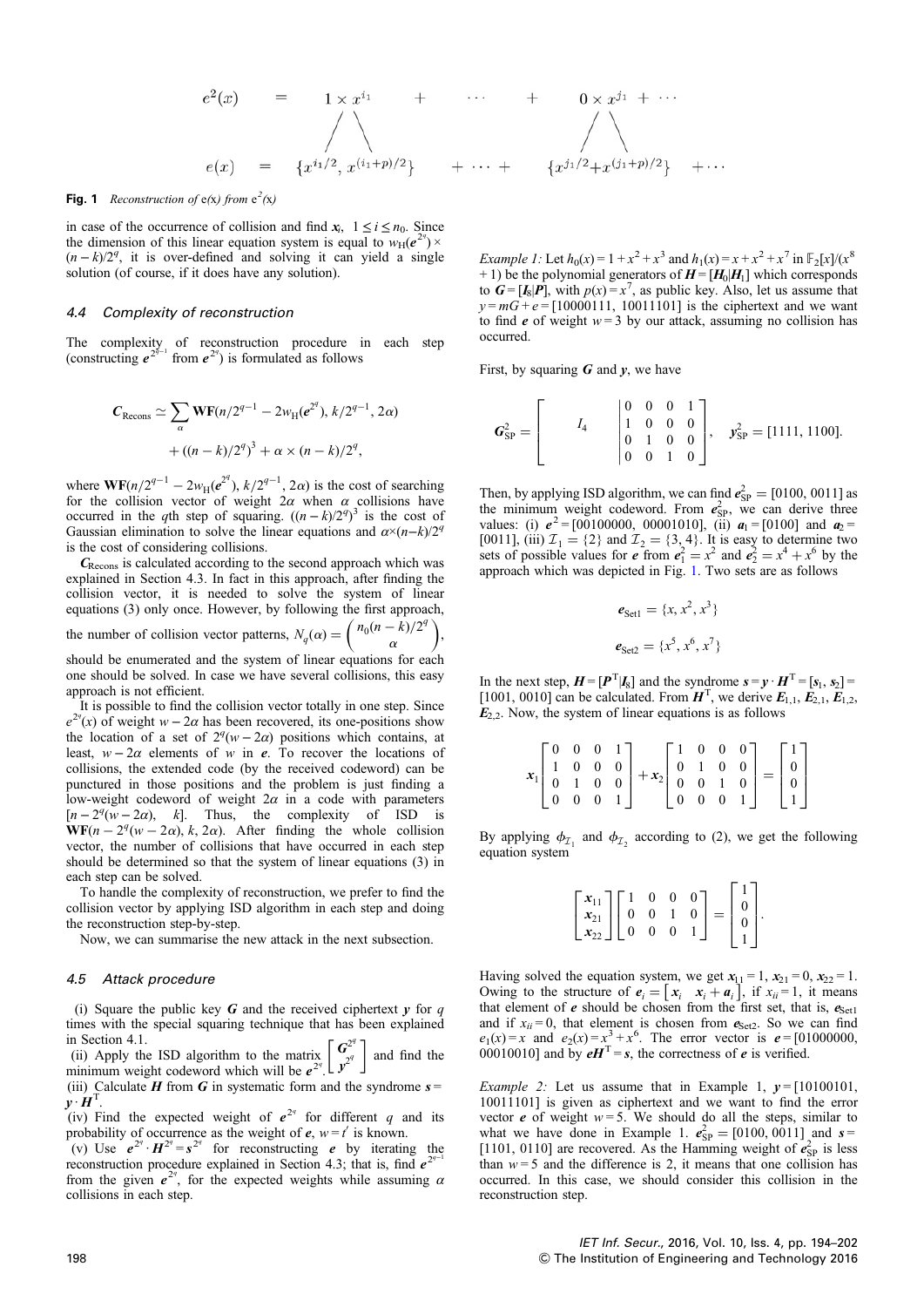To recover the collision vector, first, the punctured extended code should be constructed. To do so, we remove two columns corresponding to x and  $x^5$  in the first block and four columns corresponding to  $x^2$ ,  $x^3$ ,  $x^6$  and  $x^7$  in the second block of  $\begin{bmatrix} \mathbf{G} \\ \mathbf{w} \end{bmatrix}$  $\left[ \begin{array}{c} G \ y \end{array} \right]$ 

Applying the ISD algorithm, we can find a codeword of weight 2 as the collision vector: [001000100, 00000000] that shows one collision has occurred in the first block, that is,  $v_1 = [0010]$ . So the system of linear equations according to (3) is as follows

$$
\begin{bmatrix} x_{11} \\ x_{21} \\ x_{22} \end{bmatrix} \begin{bmatrix} 1 & 0 & 0 & 0 \\ 0 & 0 & 1 & 0 \\ 0 & 0 & 0 & 1 \end{bmatrix} = \begin{bmatrix} 1 \\ 1 \\ 0 \\ 1 \end{bmatrix} + \begin{bmatrix} 0 & 0 & 1 & 0 \\ 0 & 1 & 0 & 0 \\ 0 & 1 & 0 & 0 \\ 0 & 0 & 0 & 1 \end{bmatrix} = \begin{bmatrix} 1 \\ 0 \\ 0 \\ 1 \end{bmatrix}.
$$

It is noteworthy that (by finding the collisions correctly), this equation system is the same as Example 1 with the same solution, so the discovered  $e$  is given by

$$
e = [01000000, 00010010] + [00100010, 00000000]
$$
  
= [01100010, 00010010].

Note that for the sake of simplicity,  $Q$  and  $S$  have been omitted in the public key of our examples, but nothing is changed in case they are used.

## 4.6 Cryptanalysis and complexity of attack

The complexity of the attack is the sum of the reconstruction steps and the ISD algorithm complexity. In fact, by selecting the number of special squarings  $q$ , a tradeoff between these two complexity numbers can be used. The attack can be handled in such a way that ISD algorithm determines the attack complexity.

Selecting  $q: q$  must be selected in such a way that the complexity of the ISD algorithm is reduced by decreasing the dimension while the complexity of the reconstruction is kept within an acceptable range around the highest ISD algorithm complexity. Note that  $q$  is upper bounded by the highest power of 2 which divides p, that is,  $2^q$ p.

Success probability of the attack: As explained before, we know that by applying the ISD algorithm, we can find the low-weight codeword which is  $e^{2^q}$ . In the reconstruction step, if all possible search-weights are checked it can be guaranteed that e can be search-weights are checked, it can be guaranteed that  $e$  can be found, but sometimes, some of the search-weights occur with a very low probability while the ISD or the reconstructing complexity for those weights is expensive. So these rare cases can be omitted and the probability of having the expected search-weights determines the success probability of the attack. The probability of having a certain weight is equivalent to having a certain number of collisions as the occurrence of a collision causes the Hamming weight of the polynomial to be subtracted by two.

Since it is possible to incorporate the success probability into the work factor, we have defined the total complexity  $C_{\text{Tot}}$  as the product of the inverse of success probability ( $N_c = 1/P_{Succ}$ , the expected number of ciphertexts needed) and the complexity of the attack for each ciphertext C, that is,  $C_{\text{Tot}} = N_{\text{c}}C$ .

Next, we give the complexity of the attack for the two sets of the parameters proposed in [\[14](#page-7-0)]

- $P_1$ :  $n = 4 \times 4096$ ,  $k = 3 \times 4096$ ,  $t' = 25$ , WF=  $2^{60}$ ,
- $P_2$ :  $n = 4 \times 6144$ ,  $k = 3 \times 6144$ ,  $t' = 38$ , WF=  $2^{85}$ .

First, by examining different choices for  $q$ , we select and do the squaring for  $q = 4$  times for both sets of the parameters. Having done the squaring procedure, we obtain the reduced version of both sets of the parameters

- $P_1: n = 4 \times 256, k = 3 \times 256,$
- $P_2$ :  $n = 4 \times 384$ ,  $k = 3 \times 384$ .

Then, we can search for the low-weight codewords that have a high probability of existence after squaring. As the selected  $q$  is small, we expect the occurrence of only few collisions. Therefore, it is enough to search for the low-weight codewords only in  $w = 25$ ,  $w = 23$ ,  $w =$ 21 and  $w = 19$  for  $P_1$  as also  $w = 38$ ,  $w = 36$ ,  $w = 34$ ,  $w = 32$  and  $w =$ 30 in the case of  $P_2$ .

In Table [1](#page-6-0), the probability of having collisions in each step of special squaring of  $e$  is shown.  $e$  is constructed by random distribution of  $t'$  ones in  $n_0$  blocks of size  $p$ . This table can help us to adjust the success probability of the attack.

The reconstruction complexity depends on  $q$  and the number of collisions that have occurred in each step of the reconstruction  $(q)$ . Table [2](#page-6-0) shows the complexity of the reconstruction in each step. Note that the number of collisions in  $e^{2^2}$ , for instance, reveals that in the reconstruction of  $e^{2^2}$  to obtain  $e^2$ , the procedure must be canable of reconstructing the same amount of collisions capable of reconstructing the same amount of collisions.

Now, we determine the final complexity for the two proposed instances under consideration while assuming  $e^{2^4}$  has weight w.

### The complexity of applying the new attack for  $P_1$ :

•  $w = 25 (\alpha = 0)$ 

ISD algorithm  $\Rightarrow \mathbf{WF}^{\text{QC}} = 2^{54.14} (\ell = 26, g = 3)$ Reconstruction  $\Rightarrow$  As there is no collision, the complexity is about  $2^{33}$ 

•  $w = 23 (\alpha = 1)$ 

ISD algorithm  $\Rightarrow \text{WF}^{\text{QC}} = 2^{50.43} (\ell = 26, g = 3)$ Reconstruction  $\Rightarrow$  As we have only one collision, the complexity, at most, is about  $2^{40.60}$ .

•  $w = 21 (\alpha = 2)$ 

ISD algorithm  $\Rightarrow \text{WF}^{\text{QC}} = 2^{46.83} (\ell = 26, g = 3)$ 

Reconstruction  $\Rightarrow$  As we have two collisions, the complexity depends on the number of collisions that occur in each step. If, at most, one collision occurs in each step, then the complexity is, at most, one complex measured in the collisions occur in one step of most, about  $2^{40.61}$  but if both of the collisions occur in one step of squaring, then the complexity depends on that step and can be  $2^{32.53}$ ,  $2^{35.71}$ ,  $2^{38.80}$  or  $2^{41.84}$ .

•  $w = 19 (\alpha = 3)$ 

ISD algorithm  $\Rightarrow \text{WF}^{\text{QC}} = 2^{43.35} (\ell = 26, g = 3)$ 

Reconstruction  $\Rightarrow$  As we have three collisions, the complexity depends on the number of collisions that occur in each step. If, at most, one collision occurs in each step, then the complexity is, at most, about  $2^{40.61}$ . If, at most, two collisions occur in each step, then the complexity is, at most, about  $2^{41.85}$ . If all three collisions occur in one step of squaring, then the complexity depends on that step and can be  $2^{32.94}$ ,  $2^{35.96}$ ,  $2^{38.97}$  or  $2^{41.98}$ .

It is obvious that by considering all three collisions that can happen (see Table [1](#page-6-0)), the success probability of the attack is  $P_{Succ} = 100\%$ . The complexity of the attack is about

$$
C_{\text{Tot}} = C = 2^{54.14} + 2^{33} + 2^{50.43} + 2^{40.60} + 2^{46.83} + 2^{41.84} + 2^{43.35} + 2^{41.98} \approx 2^{54.26}.
$$

At the cost of the success probability, we can decrease the work factor of the attack. We can only consider the case of two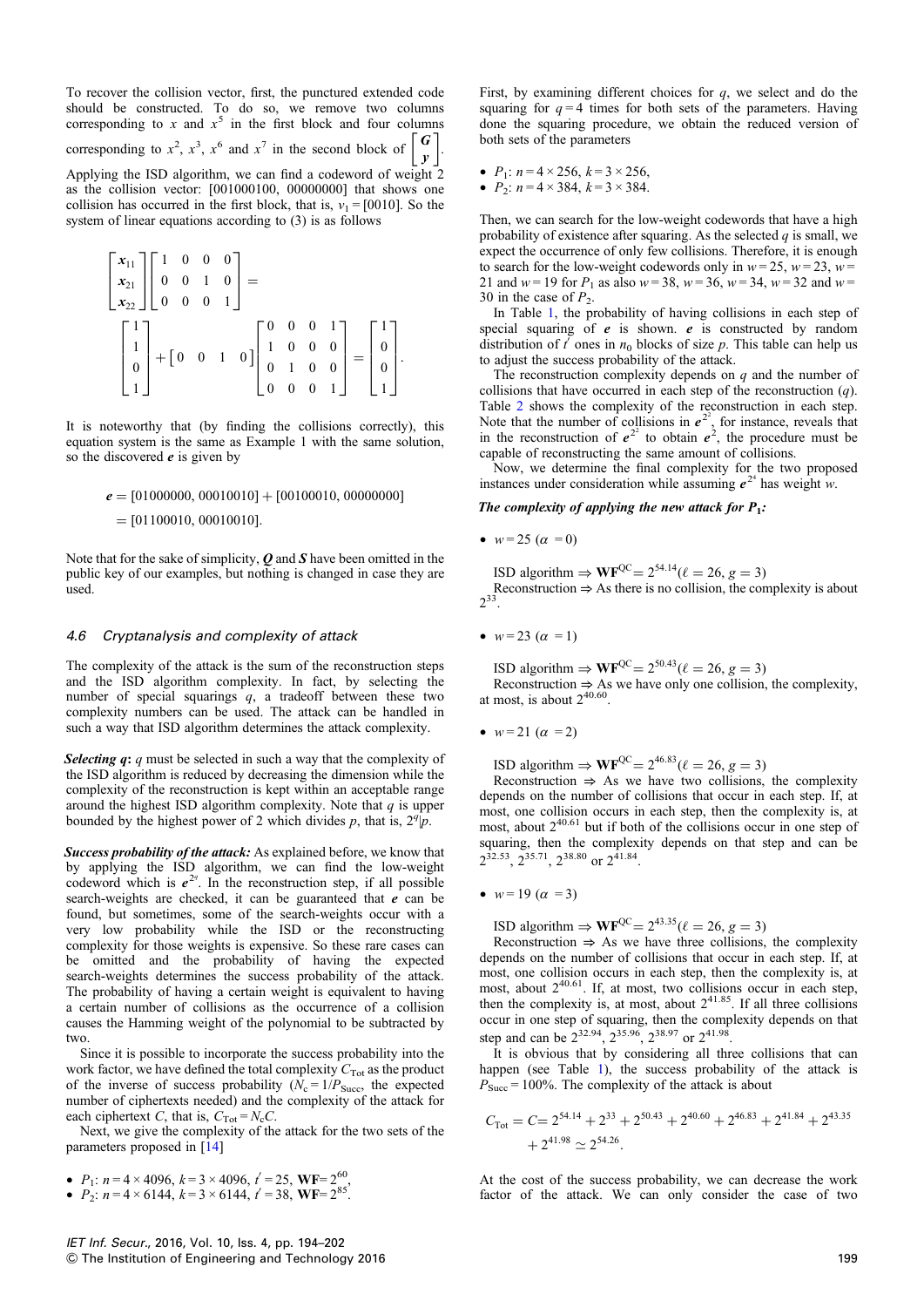<span id="page-6-0"></span>Table 1 Probability of having collision in each step after the special squaring

| collision $(\alpha)$ | $e^2$   |              | $e^{2^2}$ |              | $e^{2^3}$ |              | $e^{2^4}$ |              | $e^{2^5}$ |              |
|----------------------|---------|--------------|-----------|--------------|-----------|--------------|-----------|--------------|-----------|--------------|
|                      | $P_{1}$ | $P_{\rm II}$ | $P_{1}$   | $P_{\rm II}$ | P         | $P_{\rm II}$ | $P_{1}$   | $P_{\rm II}$ |           | $P_{\rm II}$ |
| 4                    |         |              |           |              |           | 0.01%        |           | 0.04%        | 0.19%     | $0.07\%$     |
| 3                    |         |              | $-$       | 0.02%        | 0.05%     | 0.06%        | 0.18%     | 0.79%        | 1.18%     | 4.28%        |
| at most 2            |         |              |           | 99.98%       | 99.95%    | 99.93%       | 99.81%    | 99.16%       | 98.62%    | 94.92%       |
| 2                    | 0.02%   | 0.07%        | 0.02%     | 0.48%        | 0.83%     | 1.64%        | 3.16%     | 6.57%        | 9.53%     | 16.93%       |
| at most 1            | 99.98%  | 99.93%       | 99.8%     | 99.4%        | 99.12%    | 98.29%       | 96.65%    | 92.59%       | 89.09%    | 77.99%       |
|                      | 3.52%   | 5.2%         | 6.84%     | 10.18%       | 12.92%    | 19.19%       | 22.51%    | 29.43%       | 33.89%    | 38.94%       |
| 0                    | 96.46%  | 94.73%       | 92.96%    | 89.32%       | 78.62%    | 79.1%        | 74.14%    | 63.16%       | 55.20%    | 39.05%       |

collisions, so with the success probability of  $P_{Succ} = 3.16\%$ , the work factor and total complexity of the attack will be about  $C = 2^{46.87}$  and  $C_{\text{Tot}} = 2^{51.85}$ , respectively.

The complexity of applying the new attack for  $P_2$ :

•  $w = 38 (\alpha = 0)$ 

ISD algorithm  $\Rightarrow \mathbf{WF}^{QC} = 2^{79.50} (l = 27, g = 3)$ <br>Reconstruction  $\Rightarrow$ As there is no collision, the complexity is about  $2^{34.75}$ .

•  $w = 36 (\alpha = 1)$ 

ISD algorithm  $\Rightarrow \text{WF}^{\text{QC}} = 2^{75.55} (l = 27, g = 3)$ Reconstruction  $\Rightarrow$  As we have only one collision, the complexity is, at most, about  $2^{42.35}$ .

•  $w = 34 (\alpha = 2)$ 

ISD algorithm  $\Rightarrow \text{WF}^{\text{QC}} = 2^{71.65} (l = 27, g = 3)$ 

Reconstruction  $\Rightarrow$  As mentioned before, the complexity depends on the number of collisions that occur in each step. If, at most, one collision occurs in each step, then the complexity will, at most, be about  $2^{42.36}$  but if both of the collisions occur in one step of squaring, the complexity will depend on that step and can be 2<sup>34.24</sup>, 2<sup>37.44</sup>, 2<sup>40.54</sup> or 2<sup>43.59</sup>

•  $w = 32 (\alpha = 3)$ 

ISD algorithm  $\Rightarrow \text{WF}^{\text{QC}} = 2^{67.79} (l = 27, g = 3)$ 

Reconstruction  $\Rightarrow$  As we have three collisions, the complexity depends on the number of collisions that occur in each step. If, at most, one collision occurs in each step, then the complexity is, at most, about  $2^{42.36}$ . If, at most, two collisions occur in each step, then the complexity is, at most, about  $2^{43.60}$ . If all three collisions occur in one step of squaring, then the complexity depends on that step and can be  $2^{34.63}$ ,  $2^{37.69}$ ,  $2^{40.71}$  or  $2^{43.72}$ .

Table 2 Reconstruction complexity in each step

•  $w = 30 (\alpha = 4)$ 

ISD algorithm  $\Rightarrow \text{WF}^{\text{QC}} = 2^{63.98} (l = 27, g = 3)$ 

Reconstruction  $\Rightarrow$  As we have four collisions, the complexity depends on the number of collisions that occur in each step. If, at most, one collision occurs in each step, then the complexity is, at most, about  $2^{42.36}$ . If, at most, two collisions occur in each step, then the complexity is, at most, about  $2^{43.60}$ . If, at most, three collisions occur in each step, then the complexity is, at most, about  $2^{43.72}$ . If all four collisions occur in one step of squaring, then the complexity depends on that step and can be  $2^{36.69}$ ,  $2^{39.60}$ ,  $2^{42.56}$  or  $2^{45.53}$ 

It is obvious that by considering four collisions (see Table 1), the success probability of attack is  $P_{Succ} = 99.94\%$ . Moreover, the complexity of the attack is about

$$
C_{\text{Tot}} \simeq C = 2^{79.50} + 2^{34.75} + 2^{75.55} + 2^{42.35} + 2^{71.65} + 2^{43.59} + 2^{43.59} + 2^{45.72} + 2^{63.98} + 2^{45.53} \simeq 2^{79.60}.
$$

Similar to the previous instance, at the cost of the success probability of the attack, we can decrease the work factor of the attack. Assume the case of three collisions, with the success probability of  $P_{Succ}$  = 0.79%, then the work factor and the total complexity of the attack will be about  $C = 2^{69.79}$  and  $C_{\text{Tot}} = 2^{74.77}$ , respectively.

In Table [3](#page-7-0), we have listed some instances of parameters with more details. The  $WF^{QC}$  of QC-LDPC McEliece cryptosystem [[14\]](#page-7-0) and QC-MDPC McEliece cryptosystem [[27\]](#page-8-0) considering the QC structure [\[33](#page-8-0)] are calculated according to the formulas given in Section 4.2. To give the gain of our attack, we compare this work factor with that of ours.

Our attack can be seen as two scenarios; in the first one, the target is to attack one precise ciphertext, but in the other, the goal is to attack only one ciphertext out of many ciphertexts. When  $P_{Succ}$  is about 100% ( $N_c \simeq 1$ ), it means that only one ciphertext is needed to attack the cryptosystem which is equivalent to the first scenario. In Table [3](#page-7-0), it can be seen that even by one ciphertext, we can significantly decrease the work factor of Baldi cryposystem [[14](#page-7-0)]:  $2^{9.18}$  for  $n = 4 \times$ 

| $w_H(e^{2q})$<br>P/P <sub>II</sub> | collision $(\alpha)$ |                                                    | $e^{2^5}(q=5)$                           |                                           | $e^{2^4}(q=4)$                                 |                                           | $e^{2^3}(q=3)$                                 |                                           | $e^{2^2}(q=2)$                                 |                                                     | $e^2(q=1)$                                               |  |
|------------------------------------|----------------------|----------------------------------------------------|------------------------------------------|-------------------------------------------|------------------------------------------------|-------------------------------------------|------------------------------------------------|-------------------------------------------|------------------------------------------------|-----------------------------------------------------|----------------------------------------------------------|--|
|                                    |                      | $P_{1}$                                            | $P_{\rm II}$                             | $P_{1}$                                   | $P_{\rm II}$                                   | $P_{1}$                                   | $P_{\rm II}$                                   | $P_{1}$                                   | $P_{\rm II}$                                   | $P_1$                                               | $P_{\parallel}$                                          |  |
| 25/38                              | 0                    | $2^{21}$                                           | 22.75                                    | $2^{24}$                                  | 225.75                                         | $2^{27}$                                  | 28.76                                          | $2^{30}$                                  | 231.76                                         | $2^{33}$                                            | 234.75                                                   |  |
| 23/36                              |                      | $2^{27.90}$                                        | 29.63                                    | $2^{31.29}$                               | $2^{33.03}$                                    | $2^{34.47}$                               | $2^{36.22}$                                    | $2^{37.56}$                               | 239.31                                         | $2^{40.60}$                                         | $2^{42.35}$                                              |  |
| 21/34                              |                      | $2^{27.97}$<br>229.14                              | $2^{29.67}$<br>230.82                    | 231.32<br>232.53                          | 233.05<br>234.24                               | 234.49<br>235.71                          | 236.23<br>237.44                               | 237.57<br>238.80                          | 239.31<br>240.54                               | $2^{40.61}$<br>241.84                               | $2^{42.36}$<br>$2^{43.59}$                               |  |
| 19/32                              |                      | $2^{28.04}$<br>$2^{29.22}$<br>29.91                | 29.72<br>$2^{30.87}$<br>231.54           | 231.35<br>$2^{32.56}$<br>232.94           | 233.07<br>$2^{34.27}$<br>234.63                | $2^{34.50}$<br>$2^{35.73}$<br>235.96      | 236.24<br>$2^{37.46}$<br>237.69                | 237.57<br>238.81<br>238.97                | 239.32<br>$2^{40.55}$<br>240.71                | $2^{40.61}$<br>$2^{41.85}$<br>241.98                | $2^{42.36}$<br>$2^{43.60}$<br>$2^{43.72}$                |  |
| 17/30                              |                      | $2^{28.11}$<br>29.30<br>$2^{29.94}$<br>$2^{32.28}$ | 29.76<br>230.92<br>$2^{31.56}$<br>233.89 | 231.39<br>232.60<br>232.96<br>$2^{35.01}$ | 233.09<br>$2^{34.29}$<br>$2^{34.65}$<br>236.69 | 234.52<br>235.74<br>$2^{35.97}$<br>237.89 | 236.25<br>$2^{37.47}$<br>$2^{37.69}$<br>239.60 | 237.58<br>238.82<br>238.99<br>$2^{40.83}$ | 239.32<br>240.56<br>$2^{40.71}$<br>$2^{42.56}$ | $2^{40.61}$<br>241.85<br>$2^{41.98}$<br>$2^{43.79}$ | $2^{42.36}$<br>$2^{43.60}$<br>$2^{43.72}$<br>$2^{45.53}$ |  |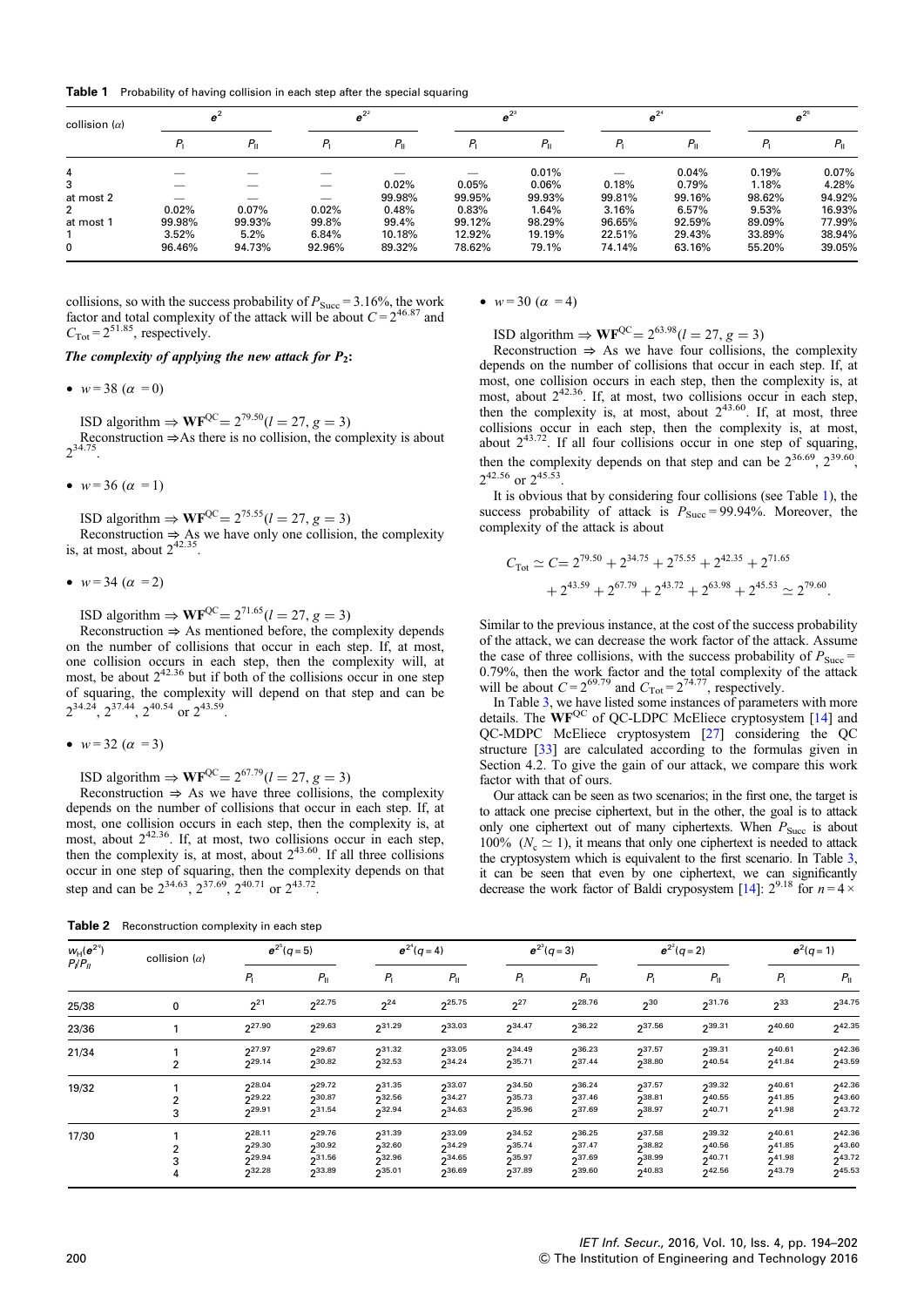<span id="page-7-0"></span>Table 3 Attack complexity

| Ref.   | $\mathsf{n}$    | t/t | $WF^{OC}$    | q              | $\alpha$      | $P_{Succ}$ , % | $N_{\rm c}$ | С           | $C_{\rm Tot}$ | Gain        |  |
|--------|-----------------|-----|--------------|----------------|---------------|----------------|-------------|-------------|---------------|-------------|--|
| $[14]$ | $4 \times 4096$ | 25  | 263.44       | 4              | 0, 1, 2, 3    | 100            |             | 254.26      | 254.26        | $2^{9.18}$  |  |
|        |                 |     |              |                |               | 22.51          | 4.44        | 250.50      | 252.65        | 210.79      |  |
|        |                 |     |              |                | 2             | 3.16           | 31.65       | 246.87      | $2^{51.85}$   | $2^{11.59}$ |  |
|        |                 |     |              | 5              | 3             | 1.18           | 84.75       | $2^{42.83}$ | 249.24        | $2^{14.2}$  |  |
|        |                 |     |              | 6              | 4             | 1.29           | 77.52       | 240.01      | $2^{46.29}$   | $2^{17.15}$ |  |
| $[14]$ | $4 \times 6144$ | 38  | 288.38       | 4              | 0, 1, 2, 3, 4 | 99.94          | 1.00        | 279.60      | 279.60        | $2^{8.78}$  |  |
|        |                 |     |              |                | 1,2           | 36.0           | 2.78        | 275.64      | $2^{77.11}$   | $2^{11.27}$ |  |
|        |                 |     |              |                | 3             | 0.79           | 126.58      | 267.79      | 274.77        | 213.61      |  |
|        |                 |     |              |                |               | 4.28           | 23.36       | 268.43      | 272.98        | $2^{15.3}$  |  |
|        |                 |     |              | 5              | 4             | 0.7            | 142.86      | $2^{64.26}$ | $2^{71.41}$   | 216.97      |  |
|        |                 |     |              | 6              | 6             | 0.22           | 454.55      | 258.74      | 267.57        | 20.81       |  |
| $[14]$ | $4 \times 8192$ | 51  | $2^{113.47}$ | 5              | 3             | 9.3            | 10.75       | 294.97      | 298.39        | $2^{15.08}$ |  |
|        |                 |     |              | 5              |               | 2.31           | 43.29       | 290.66      | 296.10        | 217.37      |  |
|        |                 |     |              | 6              |               | 0.38           | 263.16      | $2^{82.57}$ | 290.61        | 22.86       |  |
|        |                 |     |              | $\overline{7}$ | 9             | 0.99           | 101.01      | 282.38      | 289.04        | $2^{24.43}$ |  |
| $[27]$ | $2 \times 4800$ | 84  | 293.44       | 4              | 6             | 17.29          | 5.78        | 282.66      | 285.19        | $2^{8.25}$  |  |
|        |                 |     |              |                | 12            | 0.16           | 625         | 268.72      | 278.01        | $2^{15.43}$ |  |
|        |                 |     |              | 5              | 16            | 0.56           | 178.57      | 264.56      | $2^{72.04}$   | 221.04      |  |
|        |                 |     |              | 6              | 20            | 5.94           | 16.84       | $2^{61.18}$ | $2^{65.25}$   | 228.19      |  |

4096 and  $2^{8.78}$  for  $n = 4 \times 6144$ . If more than one ciphertext is available for cryptanalysis, we are faced with the second scenario of attack and with  $P_{Succ}$  < 100% ( $N_c$  > 1), the gain of our attack can be  $2^{17.15}$ for  $n = 4 \times 4096$ ,  $2^{20.81}$  for  $n = 4 \times 6144$  and  $2^{24.43}$  for  $n = 4 \times 8192$ . We have applied our attack to QC-MDPC McEliece cryptosystem [\[27\]](#page-8-0), as it is shown in Table 3, the work factor can be decreased by a factor of  $2^{28.19}$ . In comparison with [14], since on average the number of the intended error is more than [14], the number of collisions increases faster during special squaring, so, it is difficult to have a good gain by one or a few ciphertexts.

## 5 Conclusion

In this paper, we have proposed an attack on QC-LDPC variant of the McEliece cryptosystem which ever since its publication has been considered to be immune to attacks. In fact, there has been no report of an efficient attack on it since 2008. We have shown that having a low-weight intentional error vector and a highly structured code can be drawbacks in such cryptosystems and matrix  $\boldsymbol{0}$  is not useful for countering our attack. In our attack, by using a special squaring technique which is applicable where the ciphertext length is a multiple of a power of 2, and by extracting the low-weight error vector, we could find low-weight codewords easier than a general ISD attack. This leads to attacks on the proposed parameter choices with a complexity that is considerably lower than that of the previously known variants. Our approach can be applied to other cryptosystems based on irregular QC-LDPC codes such as [16, 15]. We expect that there is still room for further improvements by using a stronger search algorithm for low-weight codewords.

## 6 Acknowledgments

The authors thank the anonymous reviewers for extremely useful comments that greatly helped to improve the publication. The authors also thank Dr Sogand Noroozizadeh for her careful proofreading. This work was supported in part by the Ministry of Science, Research and Technology of I. R. Iran, Iranian National Science Foundation (INSF) under grant no. 92.32575 and Iran Telecommunications Research Center (ITRC) grant T/500/19241.

## 7 References

1 McEliece, R.J.: 'A public-key cryptosystem based on algebraic coding theory'. DSN Progress Report, 1978, pp. 114–116

- 2 Rivest, R.L., Shamir, A., Adleman, L.M.: 'A method for obtaining digital signature and public key cryptosystems', Commun. ACM, 1978, 21, (2), pp. 120-126
- 3 Shor, P.W.: 'Algorithms for quantum computation: discrete logarithms and factoring'. 35th Annual Symp. on Foundations of Computer Science, November 1994, pp. 124–134
- Niederreiter,  $H: K$ napsack-type crytosystems and algebraic coding theory', Probl. Control Inf. Theory, 1986, 15, pp. 159–166
- 5 Sidelnikov, V.: 'A public-key cryptosystem based on binary Reed-Muller codes', Discrete Math. Appl., 1994, 4, (3), pp. 191–207
- 6 Monico, C., Rosenthal, J., Shokrollahi, A.: 'Using low density parity check codes in the McEliece cryptosystem'. Proc. of IEEE Int. Symp. on Information Theory (ISIT 2000), Sorrento, Italy, June 2000, p. 215
- 7 Gaborit, P.: 'Shorter keys for code based cryptography'. Proc. of Int. Workshop on Coding and Cryptography, Springer Verlag, 2005 (LNCS, 6110), pp. 81–91
- Berger, T.P., Cayrel, P.-L., Gaborit, P., et al.: 'Reducing key length of the McEliece cryptosystem'. Progress in Cryptology – AFRICACRYPT 2009, Springer Verlag, 2009 (LNCS, 5580), pp. 77–97
- Löndahl, C., Johansson, T.: 'A new version of McEliece PKC based on convolutional codes'. Information and Communications Security, Springer Verlag, 2012 (LNCS, 7618), pp. 461–470
- 10 Baldi, M., Chiaraluce, F., Garello, R., et al.: 'Quasi-cyclic low-density parity-check codes in the McEliece cryptosystem'. Proc. of IEEE Int. Conf. on Communications (ICC 2007), Glasgow, Scotland, June 2007, pp. 951–956
- 11 Baldi, M., Chiaraluce, F.: 'Cryptanalysis of a new instance of McEliece cryptosystem based on QC-LDPC codes'. Proc. of IEEE Int. Symp. on Information Theory (ISIT 2007), Nice, France, June 2007, pp. 2591–2595
- 12 Baldi, M., Bodrato, M., Chiaraluce, F.: 'A new analysis of the McEliece cryptosystem based on QC-LDPC codes'. Security and Cryptography for Networks, Springer Verlag, 2008 (LNCS, 5229), pp. 246–262
- 13 Baldi, M.: 'LDPC codes in the McEliece cryptosystem: attacks and countermeasures'. NATO Science for Peace and Security Series - D: Information and Communication Security, IOS Press, 23, 2009, pp. 160–174
- 14 Baldi, M., Bianchi, M., Maturo, N., et al.: 'Security and complexity of the McEliece cryptosystem based on quasi-cyclic low-density parity-check codes', IET Inf. Secur., 2013, 7, (3), pp. 212–220
- 15 Baldi, M., Bianchi, M., Maturo, N., et al.: 'Improving the efficiency of the LDPC code-based McEliece cryptosystem through irregular codes'. Proc. of IEEE Symp. on Computers and Communications (ISCC 2013), Split, Croatia, July 2013
- 16 Koochak Shooshtari, M., Ahmadian, M., Payandeh, A.: 'Improving the security of McEliece-like public key cryptosystem based on LDPC codes'. Proc. of 11th Int. Conf. on Advanced Communication Technology (ICACT 2009), February 2009, pp. 1050–1053
- 17 Misoczki, R., Barreto, P.S.L.M.: 'Compact McEliece keys from Goppa codes'. Selected Areas in Cryptography, Springer Verlag, 2009 (LNCS, 5867), pp. 376–392
- 18 Bernstein, D.J., Lange, T., Peters, C.: 'Wild McEliece'. Selected Areas in Cryptography, Springer Verlag, 2010 (LNCS, 6544), pp. 143–158
- 19 Bernstein, D.J., Lange, T., Peters, C.: 'Wild McEliece incognito'. Post-Quantum Cryptography (PQCrypto 2011), Springer Verlag, 2011 (LNCS, 7071), pp. 244–254
- 20 Misoczki, R., Tillich, J-P., Sendrier, N., et al.: 'MDPC-McEliece: new McEliece variants from moderate density parity-check codes'. Proc. of IEEE Int. Symp. on Information Theory (ISIT 2013), Istanbul, Turkey, July 2013, pp. 2069–2073
- 21 Sidelnikov, V.M., Shestakov, S.O.: 'On the insecurity of cryptosystems based on generalized Reed–Solomon codes', Discrete Math. Appl., 1992, 2, (4), pp. 439–444
- 22 Otmani, A., Tillich, J.-P., Dallot, L.: 'Cryptanalysis of two McEliece cryptosystems based on quasi-cyclic codes', Math. Comput. Sci., 2010, 3, (2), pp. 129–140